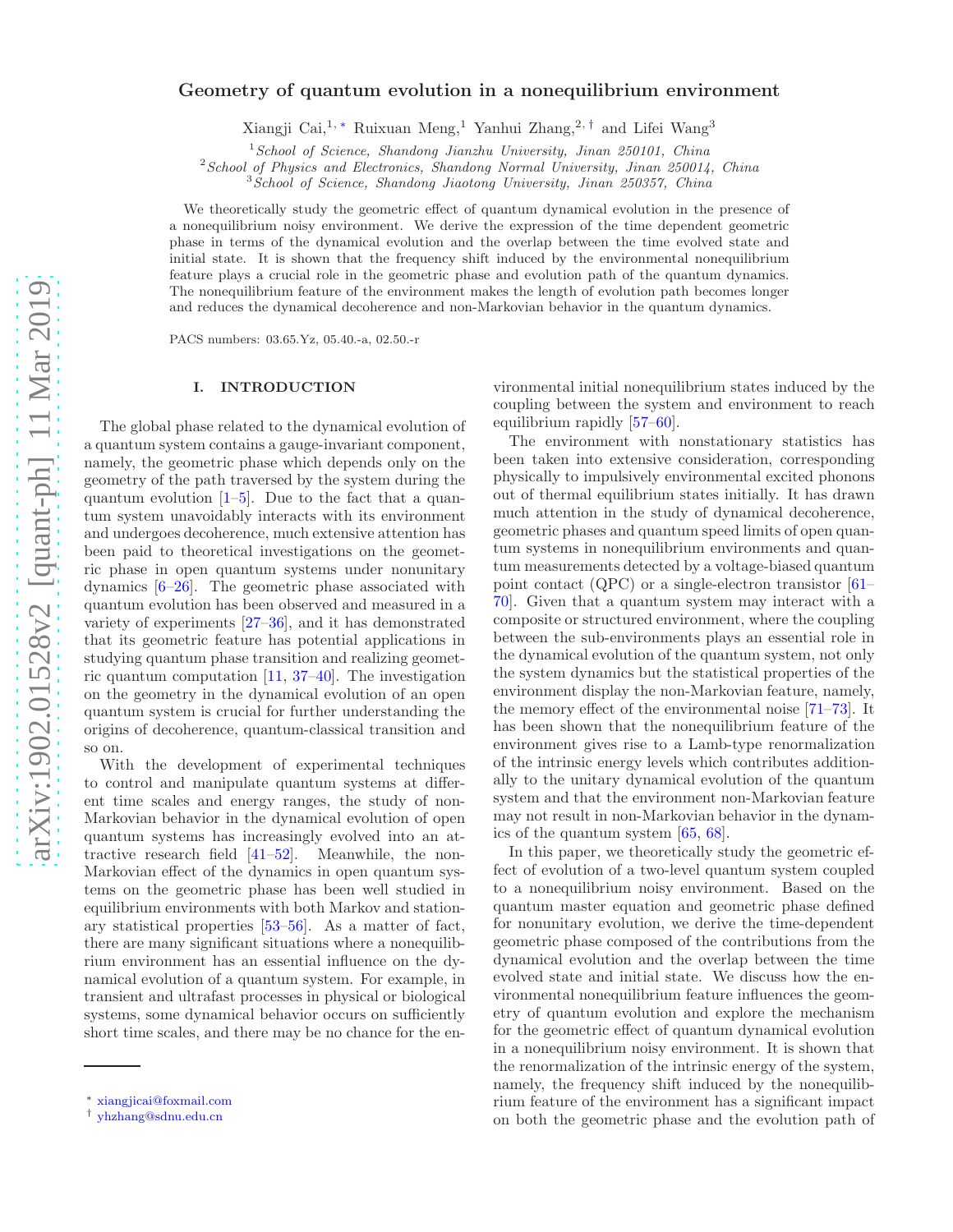the dynamics.

#### II. THEORETICAL FRAMEWORK

We consider a two-level quantum system interacting with a nonequilibrium noisy environment. The environmental effect leads to the intrinsic energy of the quantum system driven linearly by a nonstationary and non-Markovian stochastic noise process. In an equilibrium environment, when the interaction Hamitonian is commutative with the intrinsic Hamiltonian of the system, the pure decoherence process does not cause the energy renormalization, whereas in a nonequilibrium environment, it gives rise to the renormalization of the intrinsic energy levels due to the nonstationary statistical properties of the environmental noise [65, 68].

For the pure decoherence in a nonequilibrium environment, the uncontrolled environmental degrees of freedom give rise to the stochastic fluctuations in the Hamiltonian of the quantum system as [74, 75]

$$
H(t) = H_0 + H_{\xi}(t) = \frac{\hbar}{2}\omega_0 \sigma_z + \frac{\hbar}{2}\xi(t)\sigma_z, \qquad (1)
$$

where  $H_0$  is the intrinsic Hamiltonian of the quantum system,  $H_{\xi}(t)$  is the stochastic fluctuating term caused by the interaction with the environment,  $\sigma_z$  is the Pauli matrix,  $\omega_0$  denotes the intrinsic frequency difference between the excited state  $|e\rangle$  and ground state  $|g\rangle$ , and  $\xi(t)$ represents the environmental noise exhibiting both nonstationary and non-Markovian features. The dynamical evolution for the total density matrix yields the Liouville equation

$$
\frac{\partial}{\partial t}\rho(t;\xi(t)) = -\frac{i}{\hbar}[H(t),\rho(t;\xi(t))].\tag{2}
$$

The reduced density matrix of the quantum system can be derived by taking an ensemble average over the environmental noise as  $\rho(t) = \langle \rho(t; \xi(t)) \rangle$ . In a nonequilibrium environment, the dynamical evolution for the reduced density matrix of the quantum system is governed by a time-local master equation as [67, 68]

$$
\frac{d}{dt}\rho(t) = -\frac{i}{2}[\omega_0 - s(t)][\sigma_z, \rho(t)] + \frac{1}{2}\gamma(t)[\sigma_z \rho(t)\sigma_z - \rho(t)].
$$
\n(3)

Due to the nonstationary statistical properties of the environmental noise, the decoherence factor  $F(t)$  =  $|F(t)|e^{i\phi(t)}$  is a complex time dependent function with the modulus  $|F(t)|$  and the argument  $\phi(t)$  and it is employed to quantify the coherence evolution of the system initially prepared in the superposition state in the basis  $\{|e\rangle, |g\rangle\}.$  The quantum evolution of the reduced density matrix is closely associated with the time dependent frequency shift  $s(t)$  and decoherence rate  $\gamma(t)$  which are

defined, respectively, as

$$
s(t) = -\operatorname{Im}\left[\frac{dF(t)/dt}{F(t)}\right] = -\frac{d}{dt}\phi(t),
$$
  

$$
\gamma(t) = -\operatorname{Re}\left[\frac{dF(t)/dt}{F(t)}\right] = -\frac{1}{|F(t)|}\frac{d}{dt}|F(t)|,
$$
 (4)

where the frequency shift  $s(t)$  is used to identify the decoherence processes in equilibrium and nonequilibrium environments and the decoherence rate  $\gamma(t)$  is related closely to the exchange of information between the system and environment, namely, non-Markovian behavior in the system dynamics.

To quantify the non-Markovian effect in the dynamical evolution, numerous measures for non-Markovianity in open quantum systems have been proposed based on different quantification of the distinguishability between quantum states, different divisibility properties of the quantum dynamical map and some other quantities related to the concepts in quantum information which exhibit a monotonic or an oscillating behavior in time [42– 45]. A most widespread measure for quantification of non-Markovianity in the dynamics of open quantum systems is based on the general notion of distinguishability of quantum states: when the distinguishability decreases, the information flows from the system into the environment, while an increase of the trace distance signifies a flow of information from the environment back into the system. Based on this measure, the non-Markovianity in the dynamical evolution of the quantum system can be generally defined by [42]

$$
\mathcal{N} = \max_{\rho_{1,2}(0)} \int_{\sigma > 0} \sigma(t, \rho_{1,2}(0)) dt.
$$
 (5)

where  $\sigma(t, \rho_{1,2}(0)) = dD(\rho_1(t), \rho_2(t))/dt$  denotes the rate of change of the trace distance

$$
D(\rho_1, \rho_2) = \frac{1}{2} \text{tr} |\rho_1 - \rho_2|,\tag{6}
$$

with  $|A| = \sqrt{A^{\dagger}A}$  being the modulus of an operator A and the bound  $0 \leq D \leq 1$ . It is worth pointing out that it is more convenient to employ an insensitive measure constructed in Ref. [52] to quantify the degree of non-Markovian behavior in the dynamics arising from the possible overestimate of fluctuations in the trace distance, such as in the case driven by an external field. The maximum of the trace distance difference in Eq.  $(5)$  can be obtained by taking optimization over all pairs of initial states, and thus the time-dependent non-Markovianity can be written as [47]

$$
\mathcal{N}(t) = -\int_{0}^{t} \gamma(\tau) \langle \tau \rangle |F(\tau)| d\tau, \tag{7}
$$

where the optimal pairs of initial states are chosen as  $\rho_{1,2}(0) = \frac{1}{2}(|e\rangle \pm |g\rangle)(\langle e| \pm \langle g|).$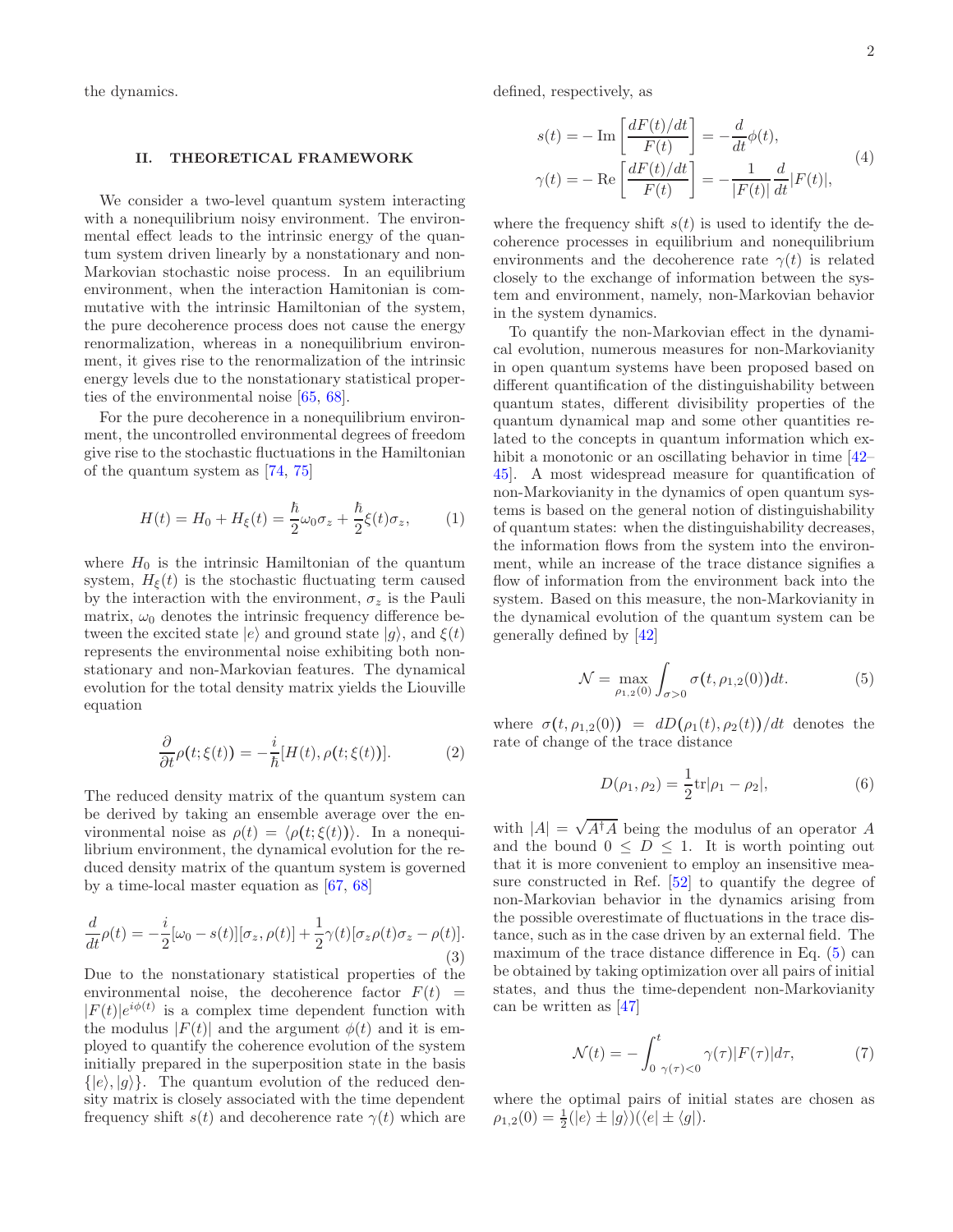We consider the case that the environmental noise is subject to a nonstationary non-Markovian random telegraph process. The amplitude of the noise process jumps randomly with the switching rate  $\lambda$  between the values  $\pm \nu$ , and its nonstationary and non-Markovian features are characterized by the nonequilibrium parameter a and an exponential form of memory kernel  $K(t-t') =$  $\kappa e^{-\kappa(t-t')}$  with the decay rate  $\kappa$ , respectively. The environment is in equilibrium for the nonequilibrium parameter  $a = 0$  when the environmental noise exhibits the stationary feature, and the environment is memoryless when the environmental noise is Markovian for the decay rate  $\kappa \to \infty$  [65, 68]. In the presence of nonstationary non-Markovian random telegraph noise, the decoherence factor for the quantum system can be exactly written in the analytical expression [65]

$$
F(t) = \mathcal{L}^{-1}[\mathcal{F}(p)],
$$
  
\n
$$
\mathcal{F}(p) = \frac{p^2 + \kappa p + 2\kappa\lambda + i a \nu (p + \kappa)}{p^3 + \kappa p^2 + (2\kappa\lambda + \nu^2)p + \kappa \nu^2},
$$
\n(8)

where  $\mathscr{L}^{-1}$  denotes the inverse Laplace transform, and the initial conditions of the decoherence factor are given by  $F(0) = 1$  and  $\phi(0) = 0$ . The nonequilibrium feature of the environment only influences the imaginary component of the decoherence factor on account of its effect on the renormalization of the intrinsic energy levels of the quantum system. It is worth mentioning that the decoherence factor  $F(t)$  is a real time dependent function and there is no frequency shift  $s(t) = 0$  for the equilibrium case.

The time dependent geometric phase for the quantum system under nonunitary dynamical evolution has been derived as [9]

$$
\Phi_g(t) = \arg \left\{ \sum_k \sqrt{\epsilon_k(0) \epsilon_k(t)} \langle \Psi_k(0) | \Psi_k(t) \rangle \right. \n\times \exp \left[ - \int_0^t \left\langle \Psi_k(\tau) \Big| \frac{\partial}{\partial \tau} \Big| \Psi_k(\tau) \right\rangle d\tau \right] \right\},
$$
\n(9)

where  $\epsilon_k(t)$  and  $|\Psi_k(t)\rangle$  are the kth time-dependent eigenvalues and eigenvectors of the reduced density matrix  $\rho(t)$ , respectively. Due to the environmental effect, the evolution of the quantum system is no longer cyclic and the system evolves along a quasicyclic path depending on the evolution time.

We express the state of the quantum system in terms of the Bloch vector as

$$
\rho(t) = \frac{1}{2} \left[ I_2 + \vec{r}(t) \cdot \vec{\sigma} \right], \ |\vec{r}(t)| \le 1,
$$
\n(10)

where  $I_2$  is the  $2 \times 2$  identity matrix,  $\vec{\sigma} = (\sigma_x, \sigma_y, \sigma_z)$  is the vector of Pauli matrices and  $\vec{r}(t) = (r_x(t), r_y(t), r_z(t))$ denotes a real vector with

$$
r_x(t) = \text{tr}[\sigma_x \rho(t)] = \rho_{eg}(t) + \rho_{ge}(t),
$$
  
\n
$$
r_y(t) = \text{tr}[\sigma_y \rho(t)] = i[\rho_{eg}(t) - \rho_{ge}(t)],
$$
  
\n
$$
r_z(t) = \text{tr}[\sigma_z \rho(t)] = \rho_{ee}(t) - \rho_{gg}(t).
$$
\n(11)

The state  $\rho(t)$  is pure if and only if  $|\vec{r}(t)| = 1$ , otherwise, mixed. Based on Eq. (3), the components of the Bloch vector  $\vec{r}(t)$  satisfy the evolution

$$
\frac{d}{dt}r_x(t) = -\gamma(t)r_x(t) - [\omega_0 - s(t)]r_y(t),
$$
\n
$$
\frac{d}{dt}r_y(t) = [\omega_0 - s(t)]r_x(t) - \gamma(t)r_y(t),
$$
\n
$$
\frac{d}{dt}r_z(t) = 0.
$$
\n(12)

Consequently, the time-dependent eigenvalues of the reduced density matrix in terms of the Bloch vector can be expressed as

$$
\epsilon_{\pm}(t) = \frac{1}{2}[1 \pm |\vec{r}(t)|],\tag{13}
$$

and the corresponding instantaneous eigenvectors can be written as

$$
|\Psi_{\pm}(t)\rangle = C_{\pm e}(t)|e\rangle + C_{\pm g}(t)|g\rangle.
$$
 (14)

with the expressions of the time dependent complex coefficients

$$
C_{\pm e}(t) = \frac{r_x(t) - ir_y(t)}{\sqrt{[2\epsilon_{\pm}(t) - 1 - r_z(t)]^2 + r_x^2(t) + r_y^2(t)}},
$$
  
\n
$$
C_{\pm g}(t) = \frac{2\epsilon_{\pm}(t) - 1 - r_z(t)}{\sqrt{[2\epsilon_{\pm}(t) - 1 - r_z(t)]^2 + r_x^2(t) + r_y^2(t)}}.
$$
\n(15)

If the initial state is pure, e.g.,  $|\vec{r}(0)| = 1$ , the smaller eigenvalue  $\epsilon_-(t)$  makes no contribution to the geometric phase defined in Eq. (9) since  $\epsilon_-(0) = 0$  at time  $t = 0$ . For the general case that the system is prepared in an arbitrary initial state, we can, based on Eq. (9), rewrite the geometric phase as

$$
\Phi_g(t) = \arg \left[ r_+(t)e^{i\varphi_+(t)}e^{i\psi_+(t)} + r_-(t)e^{i\varphi_-(t)}e^{i\psi_-(t)} \right],
$$
\n(16)

where we have used the definitions

$$
r_{\pm}(t) = \left| \sqrt{\epsilon_{\pm}(0)\epsilon_{\pm}(t)} \langle \Psi_{\pm}(0) | \Psi_{\pm}(t) \rangle \right|,
$$
  
\n
$$
\varphi_{\pm}(t) = \arg \langle \Psi_{\pm}(0) | \Psi_{\pm}(t) \rangle,
$$
  
\n
$$
\psi_{\pm}(t) = i \int_0^t \langle \Psi_{\pm}(\tau) | \frac{\partial}{\partial \tau} | \Psi_{\pm}(\tau) \rangle d\tau
$$
  
\n
$$
= \int_0^t \left[ \omega_0 + \frac{d}{d\tau} \phi(\tau) \right] |C_{\pm e}(\tau)|^2 d\tau.
$$
\n(17)

It is obvious that the geometric phase for the system evolving from an arbitrary initial state is defined as a sum over the phase factors with the weights related closely to the time-dependent eigenvalues and eigenvectors of the reduced density matrix.

For simplicity, we assume that the system is initially prepared in the pure eigenstate

$$
|\Psi(0)\rangle = \cos\frac{\theta}{2}|e\rangle + \sin\frac{\theta}{2}|g\rangle, \tag{18}
$$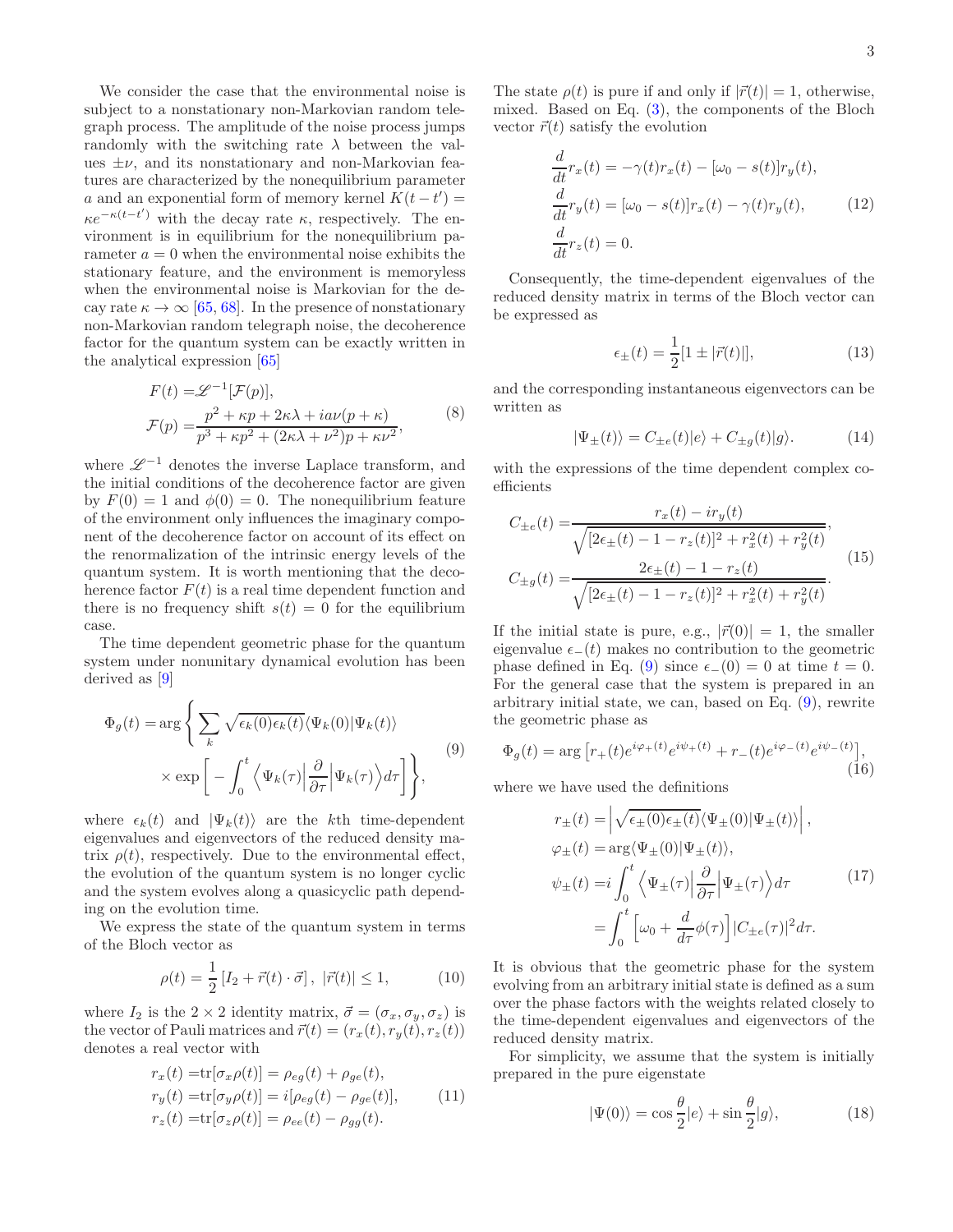with the initial values of the components of the Bloch vector  $r_x(0) = \sin \theta$ ,  $r_y(0) = 0$  and  $r_z(0) = \cos \theta$ . After time  $t$ , the state of the quantum system evolves to

$$
|\Psi(t)\rangle = e^{-i\omega_0 t - i\phi(t)} \cos \theta_+(t) |e\rangle + \sin \theta_+(t) |g\rangle, \quad (19)
$$

where the time dependent real coefficients satisfy

$$
\cos \theta_{+}(t) = \frac{\sin \theta |F(t)|}{\sqrt{[2\epsilon_{+}(t) - 1 - \cos \theta]^{2} + \sin^{2} \theta |F(t)|^{2}}},
$$

$$
\sin \theta_{+}(t) = \frac{2\epsilon_{+}(t) - 1 - \cos \theta}{\sqrt{[2\epsilon_{+}(t) - 1 - \cos \theta]^{2} + \sin^{2} \theta |F(t)|^{2}}},
$$
(20)

with the larger eigenvalue  $\epsilon_{+}(t)$  of the reduced density matrix which only makes a contribution to the geometric phase

$$
\epsilon_+(t) = \frac{1}{2} \left[ 1 + \sqrt{\cos^2 \theta + \sin^2 \theta |F(t)|^2} \right].
$$
 (21)

Thus, the time dependent geometric phase in Eq. (16) can be expressed as

$$
\Phi_g(t) = \Phi_P(t) + \Phi_e(t),\tag{22}
$$

which contains the contribution arising from the overlap between the time evolved state  $|\Psi(t)\rangle$  and initial state  $|\Psi(0)\rangle$ , namely, the Pancharatnam relative phase [1, 9], which can be written by

$$
\Phi_P(t) = \arg \langle \Psi(0) | \Psi(t) \rangle
$$
  
= - arctan 
$$
\frac{\sin[\omega_0 t + \phi(t)]}{\cos[\omega_0 t + \phi(t)] + \tan \frac{\theta}{2} \tan \theta_+(t)},
$$
(23)

and the contribution resulting from the geometric effect of the dynamical evolution, namely, the effective geometric phase, which can be expressed as

$$
\Phi_e(t) = i \int_0^t \left\langle \Psi(\tau) \Big| \frac{\partial}{\partial \tau} \Big| \Psi(\tau) \right\rangle d\tau
$$
\n
$$
= \int_0^t \left[ \omega_0 - s(\tau) \right] \cos^2 \theta_+(\tau) d\tau.
$$
\n(24)

The reason why the phase in Eq. (24) is called the effective geometric phase is that  $\Phi_e(t)$  is closely associated with the dynamical evolution and that for a given evolution time, the Pancharatnam relative phase  $\Phi_P(t)$  in Eq. (23) maybe disappear and makes no contribution to the dynamical evolution. For the case that the system evolves along a quasicyclic path with the evolution time  $t = 2\pi/\omega_0$ , the expression of the geometric phase in Eq. (22) is consistent with that obtained in Refs. [18, 19]. Obviously, in contrast to that in an equilibrium environment, the renormalization of the intrinsic energy of the system induced by the environmental nonequilibrium feature, namely, the frequency shift  $s(t)$  gives an additional contribution to the geometric phase.

It is worth mentioning the situation when the environment is in equilibrium  $(a = 0)$  and the evolution of the system is quasicyclic with time  $t = 2\pi/\omega_0$ . In this case, there is no frequency shift and the decoherence factor  $F(t)$  is real with zero argument. As a consequence, the Pancharatnam relative phase in Eq. (23) is zero and the geometric phase in Eq. (22) only arises from the effective geometric phase of the dynamical evolution which can be reduced to

$$
\Phi_g(t) = \Phi_e(t) = \omega_0 \int_0^t \cos^2 \theta_+(\tau) d\tau.
$$
 (25)

This expression returns to the well-known results obtained in Refs. [14, 16, 54].

The effective geometric phase in Eq. (24) can be expressed, by making the correction, as [16]

$$
\Phi_e(t) = \Phi_e^U(t) + \delta \Phi_e(t),\tag{26}
$$

where  $\Phi_e^U(t) = \omega_0 t \cos^2(\theta/2)$  denotes the unitary effective geometric phase with no influence from the environment, and  $\delta \Phi_e(t)$  is the correction to the effective geometric phase made between the cases under nonunitary and unitary dynamical evolution. For the case under unitary dynamics and evolution time  $t = 2\pi/\omega_0$ , the effective geometric phase can be reduced to  $\Phi_e^U = \pi(1 + \cos \theta)$ . Combining Eqs.  $(24)$  with  $(26)$ , it indicates that the frequency shift  $s(t)$  induced by the environmental nonequilibrium feature also has a significant impact on the correction to the effective geometric phase.

### III. RESULTS AND DISCUSSION

In this section, we show the results of the geometric effect of the dynamical evolution in Markovian and non-Markovian regions induced by the nonequilibrium environment. We mainly focus on the influence of the environmental nonequilibrium feature on the geometric effect of the quantum dynamics. For simplicity, we set  $\omega_0 = 0$  and use the case for the environment in equilibrium  $(a = 0)$  as a reference. In this case, the effective geometric phase can indirectly reflect the correction to the unitary geometric phase.

Figure 1 shows the time evolution of the effective geometric phase  $\Phi_e(t)$  for different environmental nonequilibrium parameter a in Markovian and non-Markovian dynamics regions, respectively. When the environment is out of equilibrium, in both dynamics regions,  $\Phi_e(t)$ shows symmetrical behavior on opposite sides of the equilibrium case for positive and negative  $a$ . As time goes by, in Markovian dynamics region as shown in Fig.  $1(a)$ ,  $\Phi_e(t)$  gradually tends to a stable value whereas it increases monotonically in non-Markovian dynamics region as shown in Fig.  $1(b)$ . Furthermore, as the environment departs from equilibrium for a given evolution time, in Markovian dynamics region,  $\Phi_e(t)$  deviates from the equilibrium case; on the contrary, the behavior of deviation is not obvious in non-Markovian dynamics region.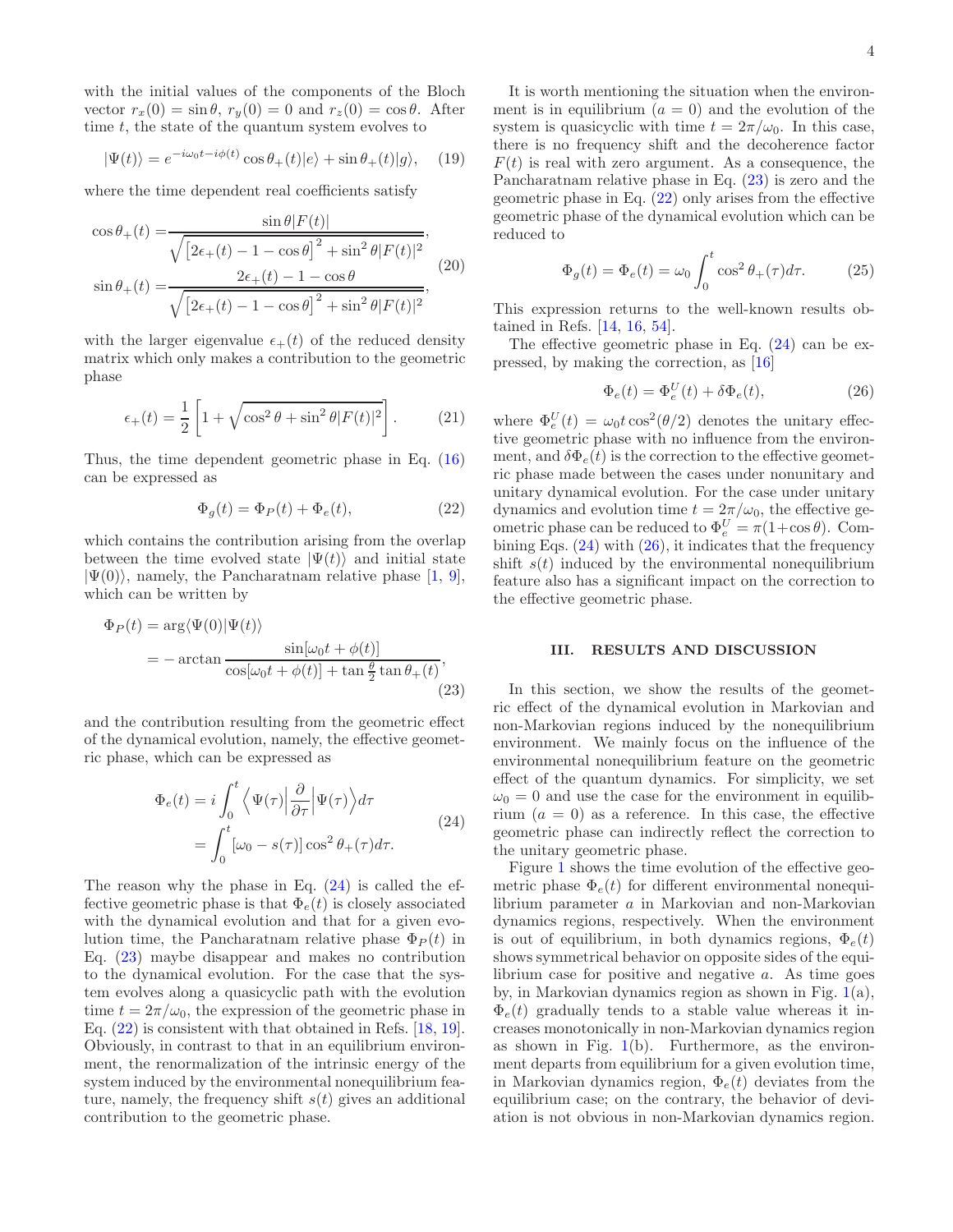

FIG. 1. (Color online) Effective geometric phase  $\Phi_e(t)$  as a function of evolution time  $t$  for different values of  $a$  with  $\theta = \pi/2$  in (a) Markovian dynamics region with  $\nu = 0.5\lambda$  and  $\kappa = \lambda$  and (b) non-Markovian dynamics region with  $\nu = 2\lambda$ and  $\kappa = \lambda$  (the solid and dashed lines are plotted for  $a > 0$ and  $a < 0$ , respectively).

This suggests that the environmental nonequilibrium feature gives different additional contributions to the geometric effect of the dynamical evolution in the two dynamics regions and that the correction to the geometry of quantum evolution is mainly ruled by the nonequilibrium feature of the environment in Markovian dynamics region. Furthermore, the effective geometric phase  $\Phi_e(t)$  in non-Markovian dynamics region is much larger than that in Markovian dynamics region, which indicates that the non-Markovian behavior in the dynamics makes large correction to the geometric effect of the dynamical evolution. This shows very good agreement with the conclusions obtained in Ref. [64].



FIG. 2. (Color online) Time evolution of the frequency shift s(t) for different values of a with  $\theta = \pi/2$  and  $\kappa = \lambda$  in (a) Markovian dynamics region with  $\nu = 0.5\lambda$  and (b) non-Markovian dynamics region with  $\nu = 2\lambda$  (the solid and dashed lines are also for positive and negative a, respectively).

To study the reason of difference in the effective geometric phase between the equilibrium and nonequilibrium cases, we show the frequency shift  $s(t)$  for different values of a in Markovian and non-Markovian dynamics regions in Fig.  $2(a)$  and (b), respectively. In both dynamics regions,  $s(t)$  shows the symmetry for a taking positive and negative values. When the environment is in nonequilibrium, in Markovian dynamics region,  $s(t)$ decays with oscillatory behavior and discrete zeros and it asymptotically approaches zero as time goes on. Howevolution time,  $s(t)$  increases in Markovian dynamics region whereas it hardly changes in non-Markovian dynamics region. The behavior in time-dependent frequency shift  $s(t)$  is closely associated with the effective geometric phase as shown in Fig. 1. It further indicates that the environmental nonequilibrium feature which gives rise to the renormalization of the intrinsic energy of the quantum system plays an important role in the geometric effect of the dynamical evolution.



FIG. 3. (Color online) Geometry of the dynamical evolution of the quantum system in Bloch sphere representation (a) Markovian dynamics region with  $\nu = 0.5\lambda$  and  $\kappa = \lambda$  and (b) non-Markovian dynamics region with  $\nu = 2\lambda$  and  $\kappa = \lambda$ . The left and right columns are plotted for  $a > 0$  and  $a < 0$ , respectively. Blue line for  $a = \pm 1$ , red line for  $a = \pm 0.5$  and black line for  $a = 0$ .

In order to study how the environmental nonequilibrium feature influences the path of the dynamical evolution, we show the time evolution of the reduced density matrix of the system for different values of a in the Bloch sphere representation in Fig. 3. This helps us to understand better the combined effects of the unitary and nonunitary parts of dynamical evolution which are closely associated with the energy renormalization and dynamical decoherence. The radius  $|\vec{r}(t)|$  of the Bloch vector denotes the absolute value of the decoherence factor: the normal and tangential slopes of the radius are related to the decoherence rate and frequency shift, respectively, and the rate of change of the radius is associated with non-Markovian behavior in the system dynamics. Obviously, when the environment is out of equilibrium, the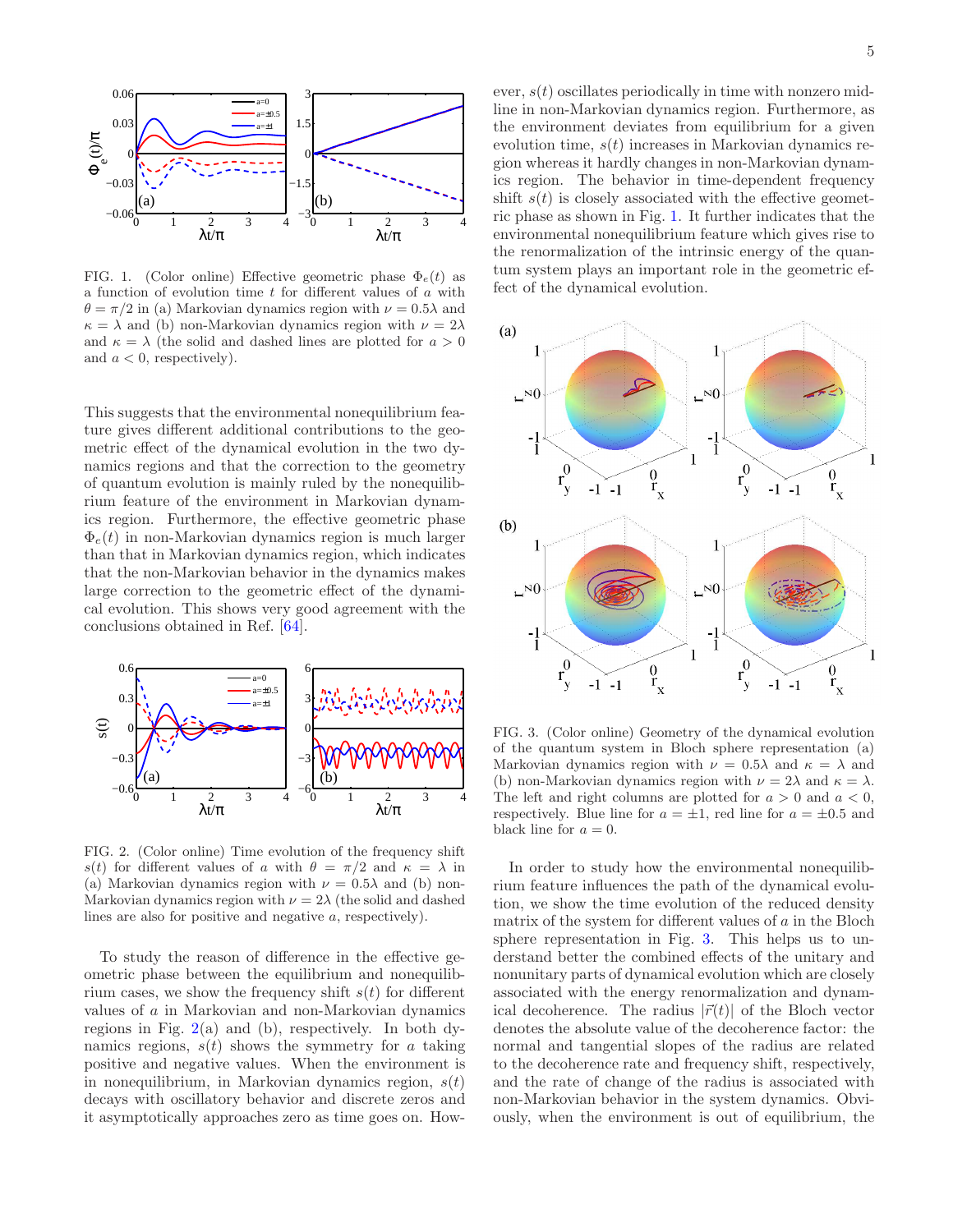geometric evolution path displays antisymmetrical behavior in the Bloch sphere for positive and negative a in both dynamics regions. In Markovian dynamics region as shown in Fig. 3(a),  $|\vec{r}(t)|$  decays monotonically whereas as shown in Fig.  $3(b)$  in non-Markovian dynamics region, it decays with periodical oscillations, namely coherence revivals induced by environmental backaction. Furthermore, in non-Markovian dynamics region, the oscillatory behavior in  $|\vec{r}(t)|$  gets reduced as the environment departs from equilibrium, which reflects that the environmental nonequilibrium feature can suppress non-Markovian behavior in the system dynamics. Moreover, as the environment deviates from equilibrium in both dynamics regions, the length of evolution path becomes longer which suggests that the environmental nonequilibrium feature reduces the dynamical decoherence of the quantum system.

### IV. CONCLUSIONS

In this paper, we have studied the geometry of dynamical evolution of a two-level quantum system coupled to a nonequilibrium noisy environment. Due to the nonstationary statistical properties of the environmental noise, the decoherence factor is a complex time-dependent function and the imaginary part of the decoherence factor gives an additional contribution to the unitary evolution of the system dynamics. Based on the quantum master equation in a nonequilibrium environment, we derived the time evolution of the geometric phase closely associated with the renormalization of the intrinsic energy of the system, namely, the frequency shift. We have demon-

- [1] S. Pancharatnam, Proc. Ind. Acad. Sci. A 44, 247 (1956).
- [2] M. V. Berry, Proc. R. Soc. A **392**, 45 (1984).
- [3] A. Shapere and F. Wilczek, Geometric Phases In Physics (World Scientific, London, 1989).
- [4] C. A. Mead, Rev. Mod. Phys. **64**, 51 (1992).
- [5] A. Bohm, A. Mostafazadeh, H. Koizumi, Q. Niu, and J. Zwanziger, The Geometric Phase in Quantum Systems (Springer, New York, 2003).
- [6] Y. Aharonov and J. Anandan, Phys. Rev. Lett. **58**, 1593 (1987).
- [7] J. Samuel and R. Bhandari, Phys. Rev. Lett. 60, 2339 (1988).
- [8] A. Carollo, I. Fuentes-Guridi, M. F. m. c. Santos, and V. Vedral, Phys. Rev. Lett. 90, 160402 (2003).
- [9] D. M. Tong, E. Sjöqvist, L. C. Kwek, and C. H. Oh, Phys. Rev. Lett. 93, 080405 (2004).
- [10] D. M. Tong, E. Sjöqvist, S. Filipp, L. C. Kwek, and C. H. Oh, Phys. Rev. A 71, 032106 (2005).
- [11] A. C. M. Carollo and J. K. Pachos, Phys. Rev. Lett. 95, 157203 (2005).
- [12] A. Carollo, G. Massimo Palma, A. Lozinski, M. F. m. c. Santos, and V. Vedral, Phys. Rev. Lett. 96, 150403  $(2006).$

strated that the environmental nonequilibrium feature plays a crucial role in both the geometric phase and evolution path of the quantum dynamics. It was shown that the nonequilibrium feature of the environment makes the length of evolution path becomes longer and reduces the dynamical decoherence of the quantum system compared with the equilibrium case. This result is significant to quantum information processing based on the geometry of dynamical evolution of open quantum systems.

The investigation on the geometric effect of dynamical evolution in a nonequilibrium environment helps us understand better the non-Markovian decoherence dynamics of open quantum systems. Within some theoretical and experimental frameworks, the phase information of quantum evolution can be measured by the interferometric measurement via nuclear magnetic resonance (NMR) or by the current measurement via a QPC device [18, 32, 33, 69, 70]. In principle, the observation of the environmental nonequilibrium feature on the geometry of dynamical evolution would be expected to be realized experimentally by using a NMR interferometry or a QPC detector based on the theoretical frameworks demonstrated in Refs. [18] and [70], respectively.

# ACKNOWLEDGMENTS

This work was supported by the Natural Science Foundation of Shandong Province under Grant Nos. ZR2014AM030 and ZR2016AP14. X.C. and R.M. also acknowledge the support from the Doctoral Research Fund of Shandong Jianzhu University (Grant Nos. XNBS1852 and XNBS1860).

- [13] X. X. Yi, L. C. Wang, and W. Wang, Phys. Rev. A 71, 044101 (2005).
- [14] X. X. Yi, D. M. Tong, L. C. Wang, L. C. Kwek, and C. H. Oh, Phys. Rev. A 73, 052103 (2006).
- [15] A. Bassi and E. Ippoliti, *Phys. Rev. A* **73**, 062104 (2006).
- [16] F. C. Lombardo and P. I. Villar, Phys. Rev. A 74, 042311 (2006).
- [17] X. X. Yi and W. Wang, Phys. Rev. A **75**, 032103 (2007).
- [18] F. M. Cucchietti, J.-F. Zhang, F. C. Lombardo, P. I. Villar, and R. Laflamme, Phys. Rev. Lett. 105, 240406 (2010).
- [19] P. I. Villar and F. C. Lombardo, Phys. Rev. A 83, 052121 (2011).
- [20] J. Hu and H. Yu, Phys. Rev. A 85, 032105 (2012).
- [21] X.-D. Cui and Y. Zheng, Phys. Rev. A **86**, 064104 (2012).
- [22] M. Pechal, S. Berger, A. A. Abdumalikov, J. M. Fink, J. A. Mlynek, L. Steffen, A. Wallraff, and S. Filipp, Phys. Rev. Lett. 108, 170401 (2012).
- [23] F. C. Lombardo and P. I. Villar, Phys. Rev. A 89, 012110 (2014).
- [24] F. C. Lombardo and P. I. Villar, Europhys. Lett. 118, 50003 (2017).
- [25] D.-W. Luo, J. Q. You, H.-Q. Lin, L.-A. Wu, and T. Yu,